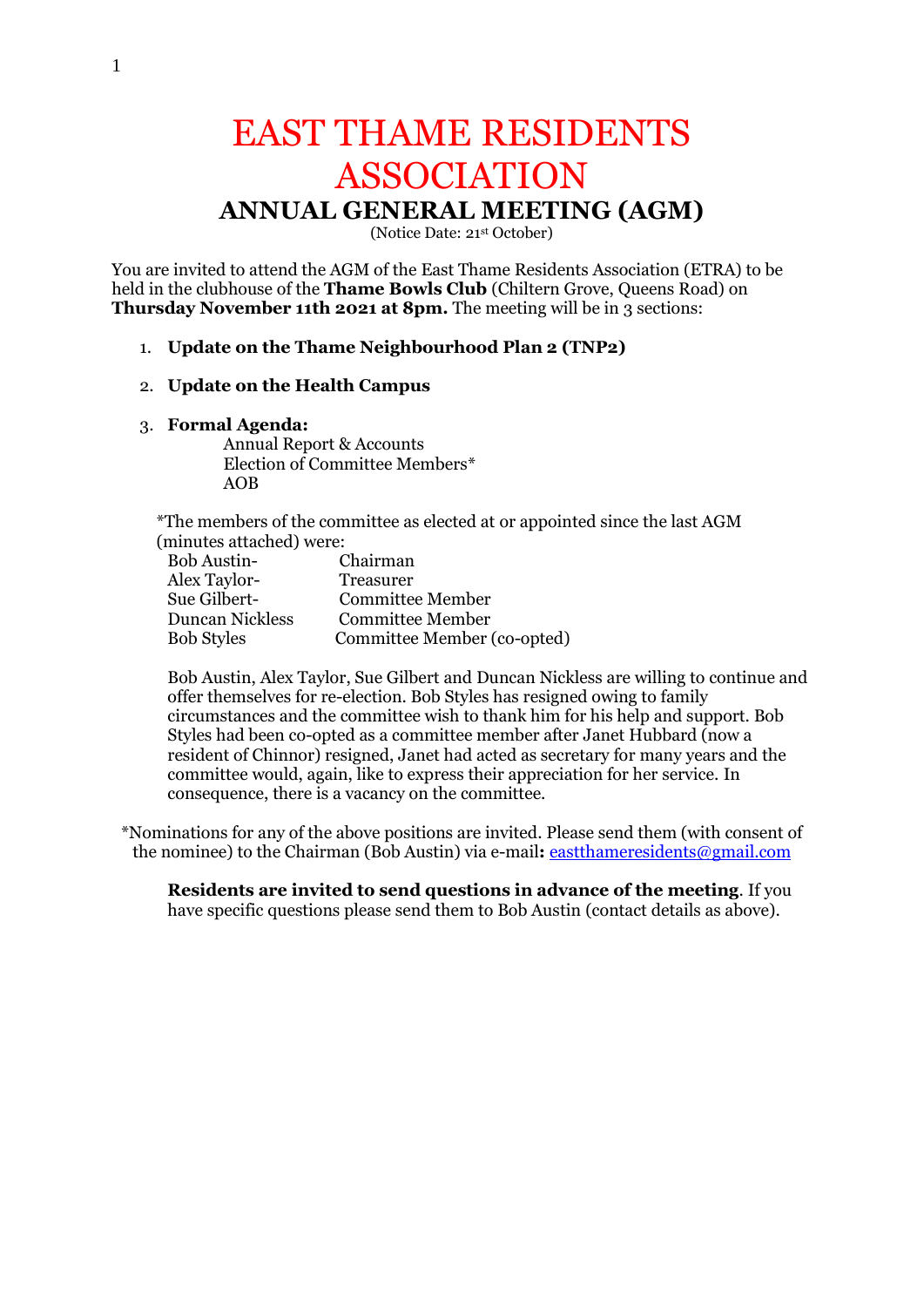## **EAST THAME RESIDENTS ASSOCIATION**

## **ANNUAL GENERAL MEETING**

Bob Austin thanked everyone for coming to the 7<sup>th</sup> AGM of ETRA and gave updates on the following:

#### **Updates on Major Local and Regional Plans**

- a. Oxford-Cambridge Expressway –This plan exercises a substantial influence on the rest even though it is not yet fully defined. Though the middle of the 3 routes- corridor B- has been chosen, the course of the route around Oxford has not yet been determined. Corridor B avoids Thame but the route around Oxford, dependent on the one chosen, could have a marginal effect. However, the real effect of the Expressway is to create a "growth corridor". This corridor will become a playground for developers and is reflected in the:
- b. Oxfordshire Plan 2050 Bob Austin said that he would try to put everything into context with regard to what will happen in Oxfordshire. BA explained that under the Oxfordshire Plan 2050 another 250,000 houses are proposed and the population of Oxfordshire will double.
- c. Oxfordshire Growth Board Plan The Oxfordshire Growth Board has committed to 100,000 homes by 2034 (part of the 250,000- see above) in return for £215 million of infrastructure spend. Under this Plan, Thame will get a cycleway from Thame to Haddenham at a cost of 10 million pounds, 8 million of which will come out of the 215 million.
- d. SODC Local Plan 2034 Oxfordshire is committed to 100,000 houses by 2034 as part of the Growth Deal (see above). There has been a lot of indecision regarding this Plan. 3 sites have been chosen close to Oxford to meet the city's needs. SODC is concerned that it does not fall foul of the 5-year land supply rule and have built in surplus allocations. For example, windfall has been under-estimated. Thame will get another 363 houses allocated under this Plan. Thame Town Council have lodged objections including strong opposition to density figures of 50 per hectare. BA stated that SODC were using the terraced houses at the top of East Street as the Thame example of 50 houses per hectare- no parking, no front garden, very small back plot. This density will be unacceptable. Henley will be allocated less than 100 houses, Wallingford and Chinnor have been allocated zero owing to the fact that they have had already had built substantially more houses than they should have under the current plan by reason of speculative development. SODC seem not to acknowledge that Thame is the centre for all the surrounding villages. No monies have been allocated for infrastructure for Thame.
- e. Thame Neighbourhood Plan (TNP) Thame Town Council have only 1 year to look at the new Neighbourhood Plan from when the SODC Local Plan is adopted. More time is needed. SODC are seemingly taking increased control by limiting time available. There will be a meeting next week to clarify more re organising for a new TNP. Thame Town Council is always battling against Oxfordshire County Council and SODC for the provision of infrastructure. Residents will be consulted regarding the new Plan which should be finalised by March 2020. Under the old Neighbourhood Plan Thame had to build 775 new houses by 2027 but with infill this figure has already risen to 1100 actually planned and constructed.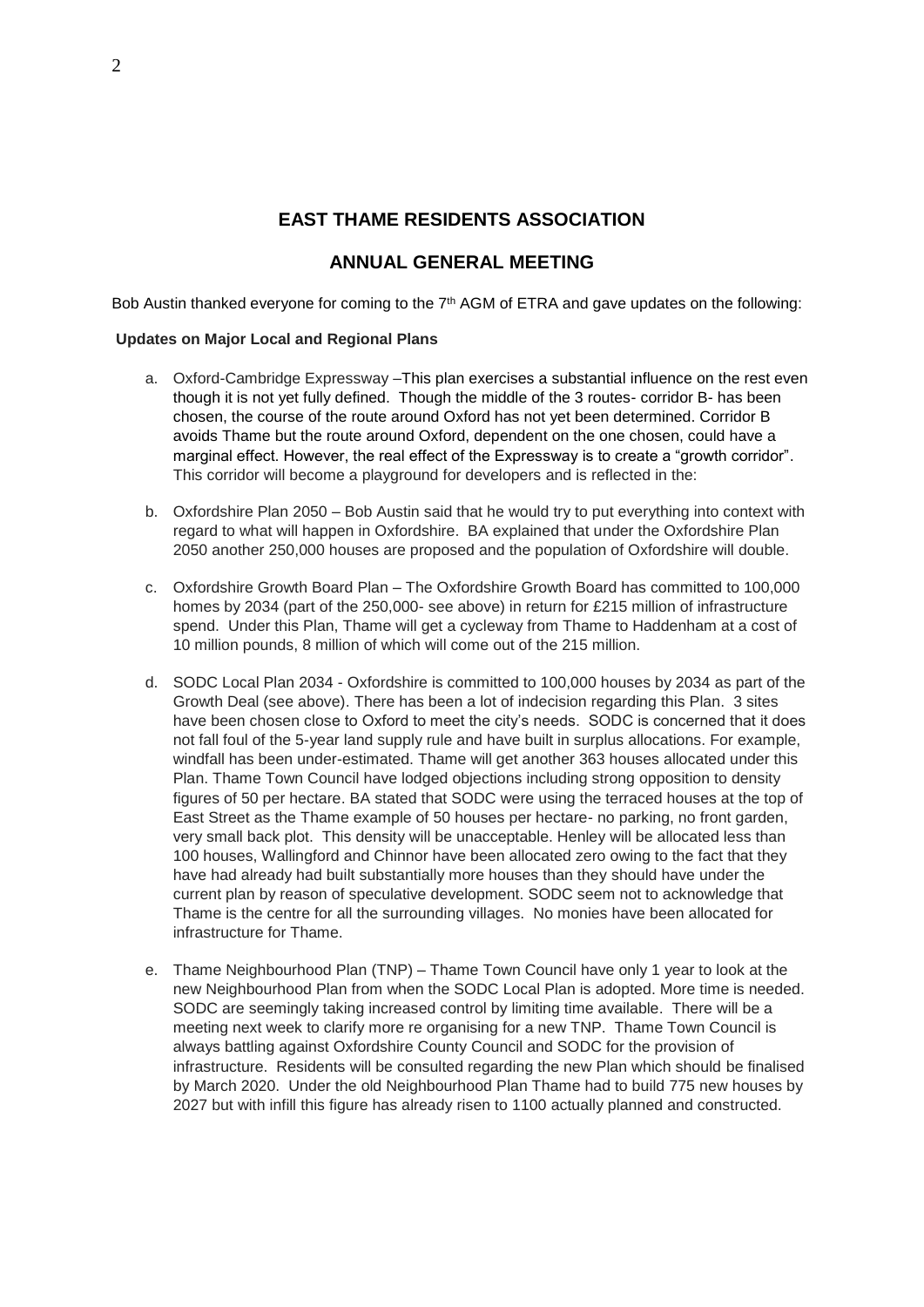## 2. **Updates on Individual Developments/Issues**

- a. Medical Centre This plan is supported by the doctors. When Hallam saw ETRA 2 years ago we stated that there was inadequate parking at this site, the access was poor (and potentially dangerous) and public transport to the site virtually non-existent. The scale of the centre was, and is, uncertain. Hallam was persuaded to move the proposed site of the Medical Centre building to where it is now in order to allow for growth thus avoiding congestion and parking on nearby roads. This site is 0.6 miles from the existing centre and the 2 crossings over the relief road will be inadequate. The recent exhibition was not organised by TTC but by the developers. This site is not definite but it is the favoured site. The Chair of the Buckinghamshire Health Authority is also the Chair of Oxfordshire Health Authority but a combined proposal by both authorities has yet to be made. The proposal is to centralise services and practices will have to service 30,000 patients as a minimum. It could be considerably larger.
- b. Angle Properties Angle's plan was rejected by SODC as there was not enough employment land contained within the plan. An appeal could follow.
- c. Lord Williams The Design Brief consultation was worthwhile as 276 people attended. The housing has been moved to the West side of the playing field. There will be no roadway through Chilton Grove but a pedestrian path may be left. Greater distance between old and new houses had been allowed. There will be a park for the local resident's use. The original plan was for 135 houses but the density could be increased by building apartment blocks. There is an option to reduce affordable housing to increase the price of the land. BA will let ETRA know of any developments regarding the LWS site as the potential threat of increased housing numbers over the Neighbourhood Plan figure is real. ETRA will have to prepare to fight any other than marginal changes from the original plan.
- d. Kingsey Roundabout This time last year Alex Taylor asked OCC for bollards to be erected to protect housing on the roundabout but they refused due to cost as there were more important projects that needed funding. Unfortunately, the Chief Executive has changed and also other personnel therefore AT has had to contact OCC again and he has a meeting on 9 April 2019 with contractors to give ETRA a price for erecting these bollards as OCC said that there is still no finance for these. These bollards would need planning permission for householders to erect them themselves. AT responded to OCC that this was not acceptable and has given OCC 20 days to reply to his most recent queries. He does not believe OCC are recording their statistics correctly. If the Medical Centre moved to the Kingsey Roundabout Site there could be more accidents.
- e. Affordable Housing There is a gap opening between social housing and the open market in terms of especially young people to buy their own houses. Existing government initiatives to support purchases in the open market are not succeeding to address the needs of the 'missing middle'. Thame Community Land Trust has applied to Homes England for a grant of £132,000 to take a site to Planning Application to 'keep families together' in Thame. The price of homes is to be aimed for mortgages at 4.5 times earnings on income of £45,000. There is only 20% of social housing allocated to residents.
- f. Other Developments The Cattle Market is to move to Ryecote Lane in 2 years' time. A further commercial development is also planned on Rycote Lane. This development of just under 5 hectares is actually in the Parish of Great Haseley. This land may be brought into the scope of the new TNP by agreement with Great Haseley as the primary impact will be on Thame. Further, land of 1.5 hectares near the Chinnor Road and beyond the new factories (Groves and Windle Group) could be used for development. The Elms – 80 bed assisted living-was rejected by SODC at a planning meeting. SODC own the current Cattle Market site